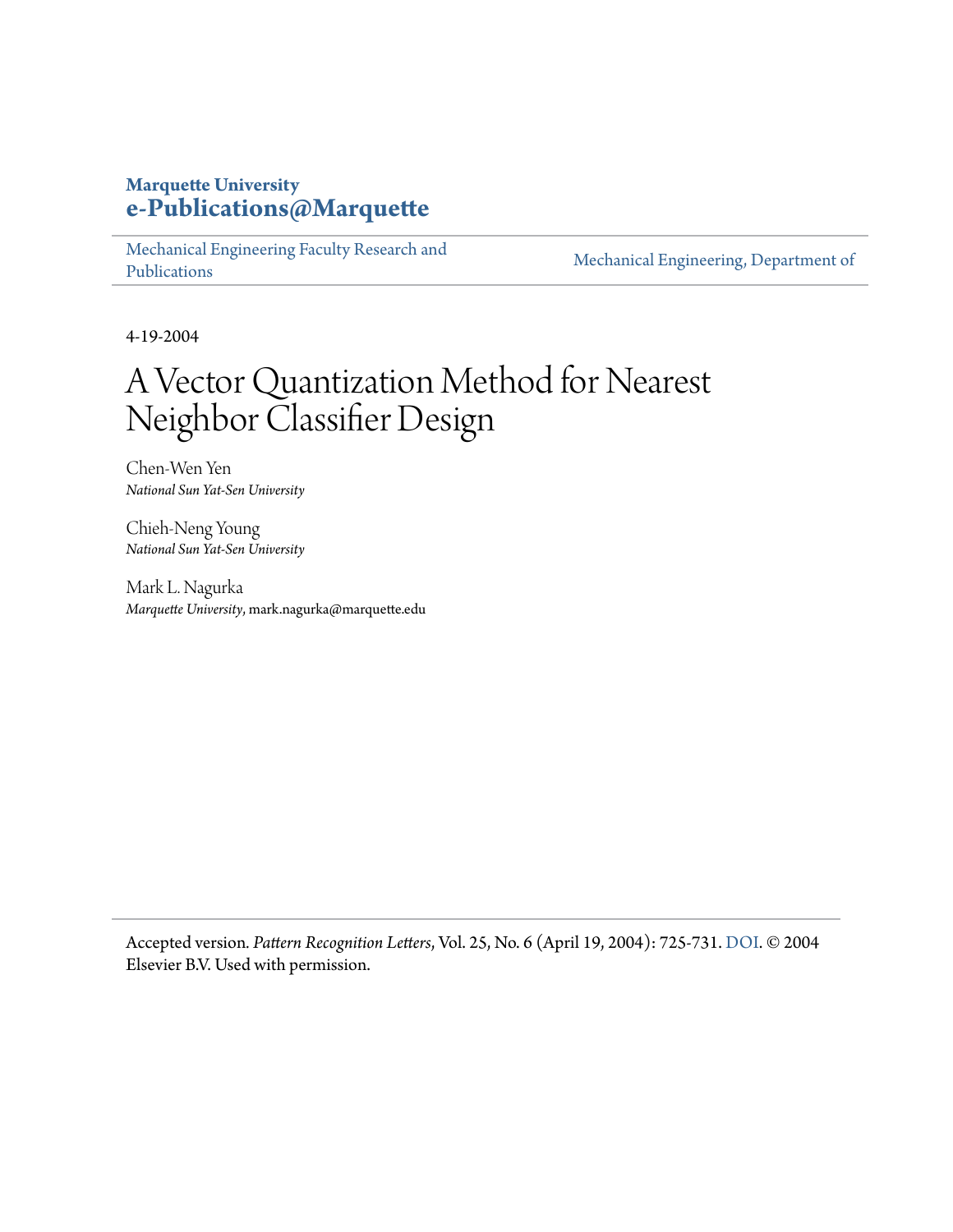#### **Marquette University**

## **e-Publications@Marquette**

### *Mechanical Engineering Faculty Research and Publications/College of Arts and Sciences*

*This paper is NOT THE PUBLISHED VERSION;* **but the author's final, peer-reviewed manuscript.** The published version may be accessed by following the link in the citation below.

*Pattern Recognition Letters*, Vol. 25, No. 6 (April 2004): 725-731. DOI. This article is © Elsevier and permission has been granted for this version to appear in [e-Publications@Marquette.](http://epublications.marquette.edu/) Elsevier does not grant permission for this article to be further copied/distributed or hosted elsewhere without the express permission from Elsevier.

# A vector quantization method for nearest neighbor classifier design

Chen-Wen Yen Department of Mechanical Engineering, National Sun-Yat Sen University, Kaohsiung 80024, Taiwan

Chieh-Neng Young Department of Mechanical Engineering, National Sun-Yat Sen University, Kaohsiung 80024, Taiwan

Mark L Nagurka Department of Mechanical and Industrial Engineering, Marquette University, Milwaukee, WI

#### Abstract

This paper proposes a nearest neighbor classifier design method based on vector quantization (VQ). By investigating the error distribution pattern of the training set, the VQ technique is applied to generate prototypes incrementally until the desired classification result is reached. Experimental results demonstrate the effectiveness of the method.

#### Keywords

Vector quantization, Classification, Nearest neighbor classifier, Supervised learning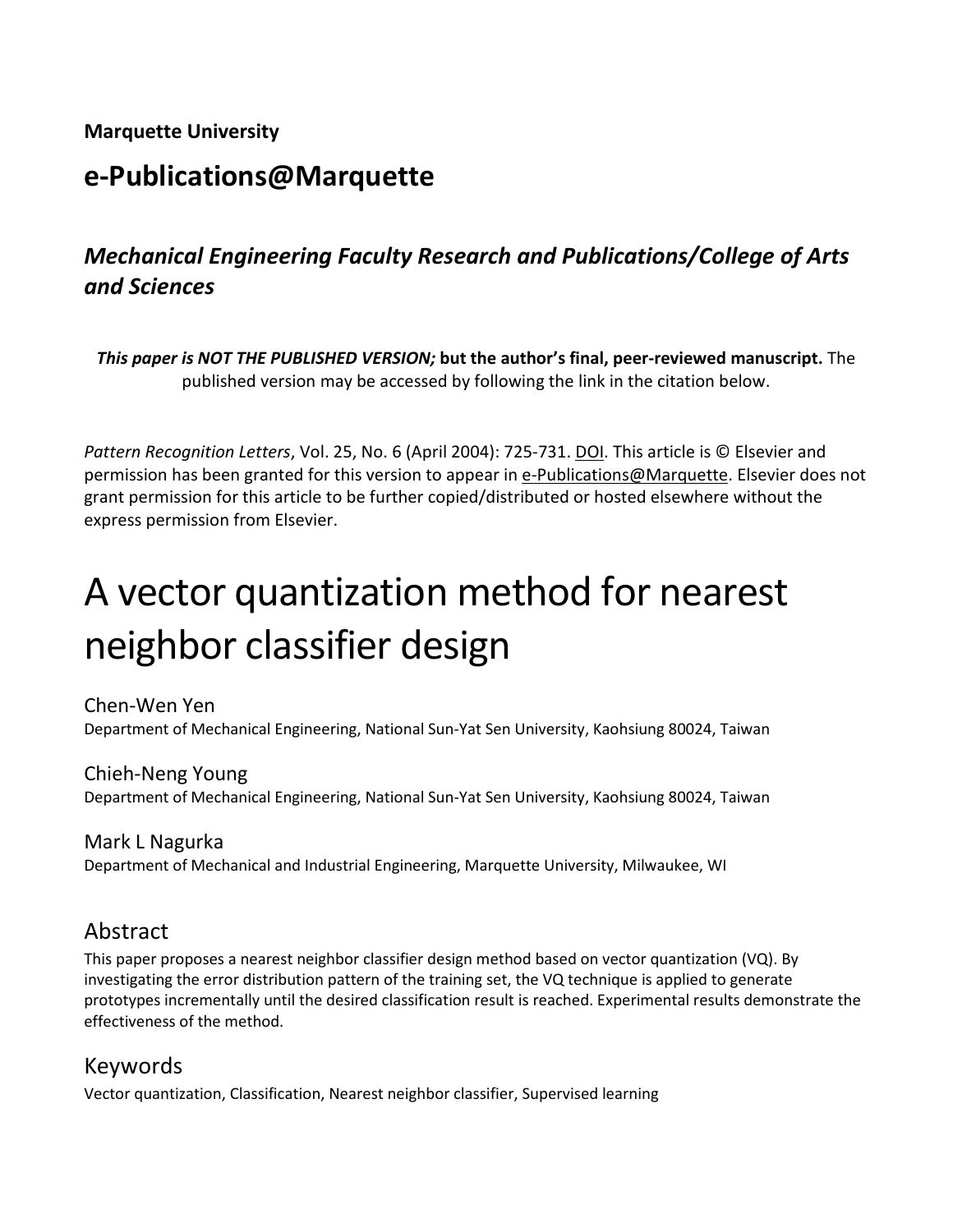#### 1. Introduction

As one of the simplest methods for nonparametric classification, the nearest neighbor (NN) classification rule has been applied extensively in many problems. Typically, a large number of prototypes are desirable for the conventional NN classifiers to acquire statistical information. The resulting computational demands often hinder the on-line application of NN classifiers. As a consequence, many methods have been proposed to reduce the size of the prototypes without significantly compromising the classification accuracy. Many of these prototypeediting approaches (e.g.[, Hart, 1968;](https://www.sciencedirect.com/science/article/pii/S016786550400025X?via%3Dihub#BIB5) [Gates, 1972;](https://www.sciencedirect.com/science/article/pii/S016786550400025X?via%3Dihub#BIB3) [Chidananda Gowda and Krishna, 1979;](https://www.sciencedirect.com/science/article/pii/S016786550400025X?via%3Dihub#BIB1) [Devijver and Kittler,](https://www.sciencedirect.com/science/article/pii/S016786550400025X?via%3Dihub#BIB2)  [1980\)](https://www.sciencedirect.com/science/article/pii/S016786550400025X?via%3Dihub#BIB2) adopt an iterative process to move training samples in and out of the prototype set and retain a subset of the training samples as the final prototype set. A drawback of this technique is that the classification error must be recomputed every time a sample is moved in or out of the prototype set. Consequently, these methods may be computationally demanding in solving problems with a large number of training samples.

[Xie et al. \(1993\)](https://www.sciencedirect.com/science/article/pii/S016786550400025X?via%3Dihub#BIB10) present a different approach for NN classifier design. Rather than inspect the necessity of each training sample, they examine the training samples as a group of data. Following this idea, [Linde et al. \(1980\)](https://www.sciencedirect.com/science/article/pii/S016786550400025X?via%3Dihub#BIB8) and [Gray \(1984\)](https://www.sciencedirect.com/science/article/pii/S016786550400025X?via%3Dihub#BIB4) construct an optimal vector quantizer for each class of the training data. The resulting codewords (the points that are used to represent the training samples) are then chosen as the prototypes of the NN classifier. Experimental results demonstrate that their approach outperforms several previously proposed NN classifier design methods. However, since the codewords are computed independently for each class of the training data, this method does not consider the interaction among different classes of samples. Another drawback is that when expansion of the prototype set is required for a better classification result, the number of prototypes must be increased by a factor of two. As a result, it is often difficult to use this method to design an NN classifier that has an optimal number of prototypes.

This paper is based on the vector quantization (VQ) technique, and introduces an NN classifier design method that expands the prototype set on a one-at-a-time basis. During this progressive prototype generation process, attention is focused on the interaction between the codewords associated with different classes, with new codewords placed at the region that has the largest classification error. In the following section, the basic idea of the VQ technique is illustrated.

#### 2. Preliminaries

#### 2.1. The NN classifier

The classification problem considered consists of a finite set of training samples  $X=[x_1,x_2,...,x_k]$  with every sample  $x_i = {x_{i1}, x_{i2},...,x_{ir}}$  being an *r*-dimensional vector where *r* is the number of feature variables and *I* is the number of the training samples. For every sample  $x_i$ , its real class C<sub>i</sub>∈C is known, where C={C<sub>1</sub>,C<sub>2</sub>,...,C<sub>M</sub>} represents a set of *M* classes. Based on the information provided by, class  $C_M$  is represented by a set of  $N_M$  prototypes. To determine the class of a tested sample, the NN classifier finds the closest prototype neighbor. The class of this nearest prototype is then chosen as the class of the tested sample. Therefore, the key to the NN classifier design process is finding appropriate prototypes by using information contained in training set

#### 2.2. VQ and the VQ-NN classifier

In similarity to scalar quantization where a large set of numbers is mapped to a smaller one, the VQ method quantizes groups of numbers together rather than addressing them one at a time. In data compression problems, groups of numbers are input vectors and quantization levels are codeword (or reproduction) vectors. In particular, given a set X={x<sub>1</sub>,x<sub>2</sub>,...,x<sub>I</sub>} of input vectors, with *M<I*, a set W={w<sub>1</sub>,w<sub>2</sub>,...,w<sub>M</sub>}is chosen in VQ to quantize X. To transmit any input vector x<sub>i</sub> over communication channels, the sender determines the nearest codeword w<sub>i</sub> vector according to some distance measure  $d(x_i,w_i)$  and transmits the index *j* of this vector. The distance measure used in this paper is the Euclidean distance: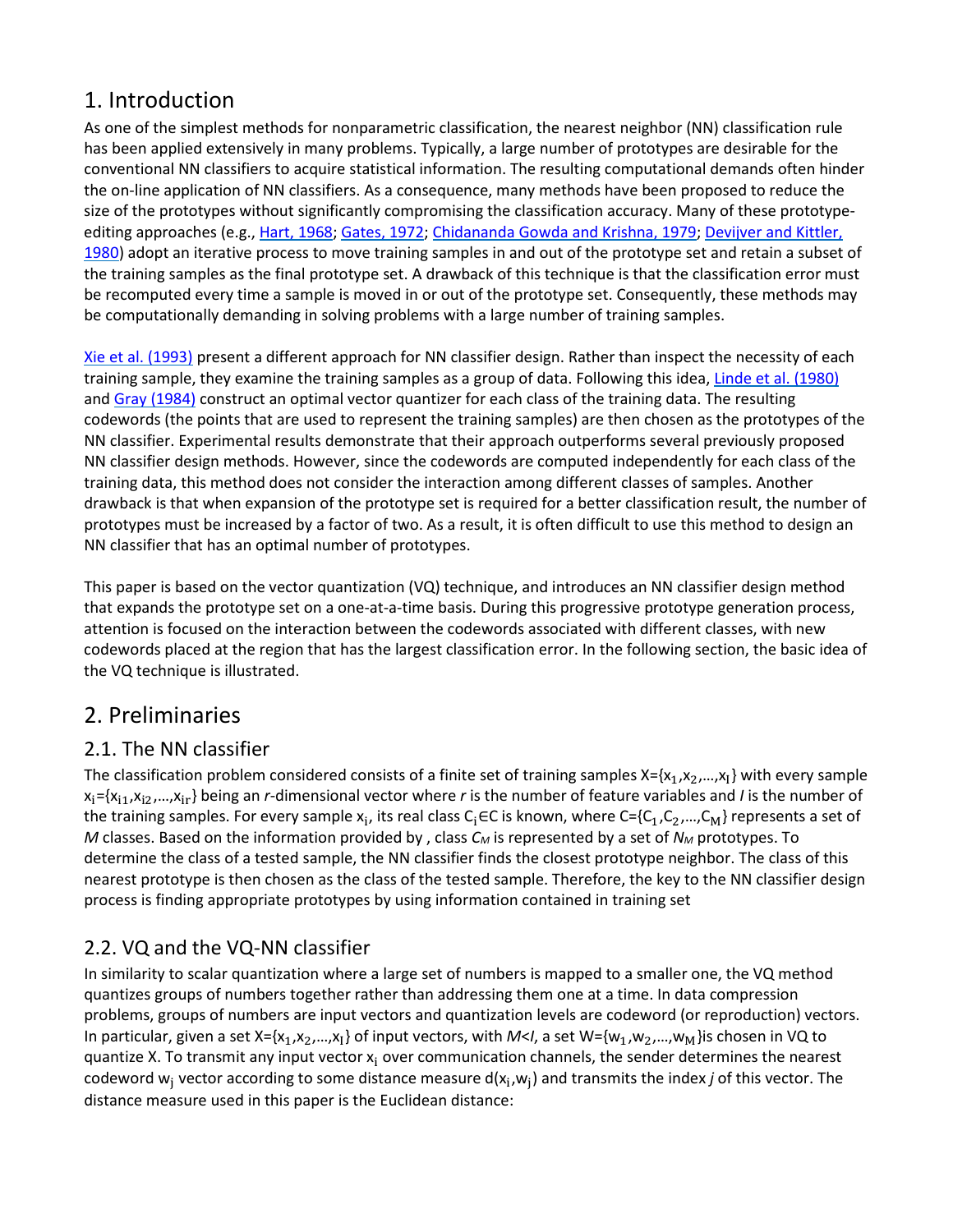$$
d(a,b) = \Sigma_{i=1^n} (a_i - b_i)^2
$$
 (1)

for  $a,b \in R^n$ .

Based on this technique, [Xie et al. \(1993\)](https://www.sciencedirect.com/science/article/pii/S016786550400025X?via%3Dihub#BIB10) proposed the VQ-NN classifier. By treating training samples as input vectors, training samples in each class are quantized independently by the Linde-Buzo-Gray (LBG) method (Linde [et al., 1980\)](https://www.sciencedirect.com/science/article/pii/S016786550400025X?via%3Dihub#BIB8). The resulting codewords are then chosen as the prototypes for the VQ-NN classifier. Drawbacks of this design method are: (i) it does not consider interaction among classes, and (ii) it is inflexible in determining the number of prototypes. These two issues are addressed in the following section.

#### 3. Proposed method

#### 3.1. Problems to be solved

In developing an incremental prototype set building method, three problems need to be solved. The first problem is how to generate an initial prototype set. The second problem is how to increase the number of prototypes one-at-a-time for better classification results. The last problem is when to stop the prototype set building process. To resolve the first problem, the proposed approach, based on the concept of VQ, generates a single prototype independently for each class. Specifically, the initial prototype is chosen as the centroid of the training samples associated with each class.

To resolve the second problem, the classification error associated with an NN classifier is investigated. Consider the following Bayes decision rule which assigns training sample  $x$  to class  $C_b$  if

$$
p(x | C_b)P(C_b) \geqslant p(x | C_l)P(C_l) \text{ for all } l \neq b \quad (2)
$$

where  $p(x|C_b)$  and  $P(C_b)$  are the conditional and a priori probabilities of class  $C_b$ , respectively. In this paper, the class membership *b* determined by Eq[. \(2\)](https://www.sciencedirect.com/science/article/pii/S016786550400025X?via%3Dihub#FD1) is called the Bayes class membership. For the training set, an edited NN rule can have the same classification result as the Bayes classifier if the class-conditional probabilities of its prototype set satisfy

$$
q(x | C_b)P(C_b) \geqslant q(x | C_l)P(C_l) \text{for all} \neq b \qquad (3)
$$

for every training sample. Note that this does not require  $q(x|C_i)=p(x|C_i)$  for all classes  $C_i$ .

Based on the Bayes decision rule, there can be only two reasons for an NN classifier to misclassify a sample. The first reason is that the actual class membership of the sample is not the same as the Bayes class membership determined by Eq[. \(2\).](https://www.sciencedirect.com/science/article/pii/S016786550400025X?via%3Dihub#FD1) As a result, such a sample cannot be classified correctly by the Bayes decision rule. This occurs when

$$
p(x | C_b)P(C_b) > p(x | C_a)P(C_a)
$$
 (4)

with *a* denoting the actual class membership of sample x . Forcing such training samples to be classified correctly violates the Bayes decision rule and can actually degrade the generalization accuracy of the classifier. The second reason for the misclassification is that the classifier, in its current form, cannot satisfy Eq.  $(3)$ . Consequently,

$$
q(x|C_r)P(C_r) > q(x|C_b)P(C_b)
$$
for some r≠b. (5)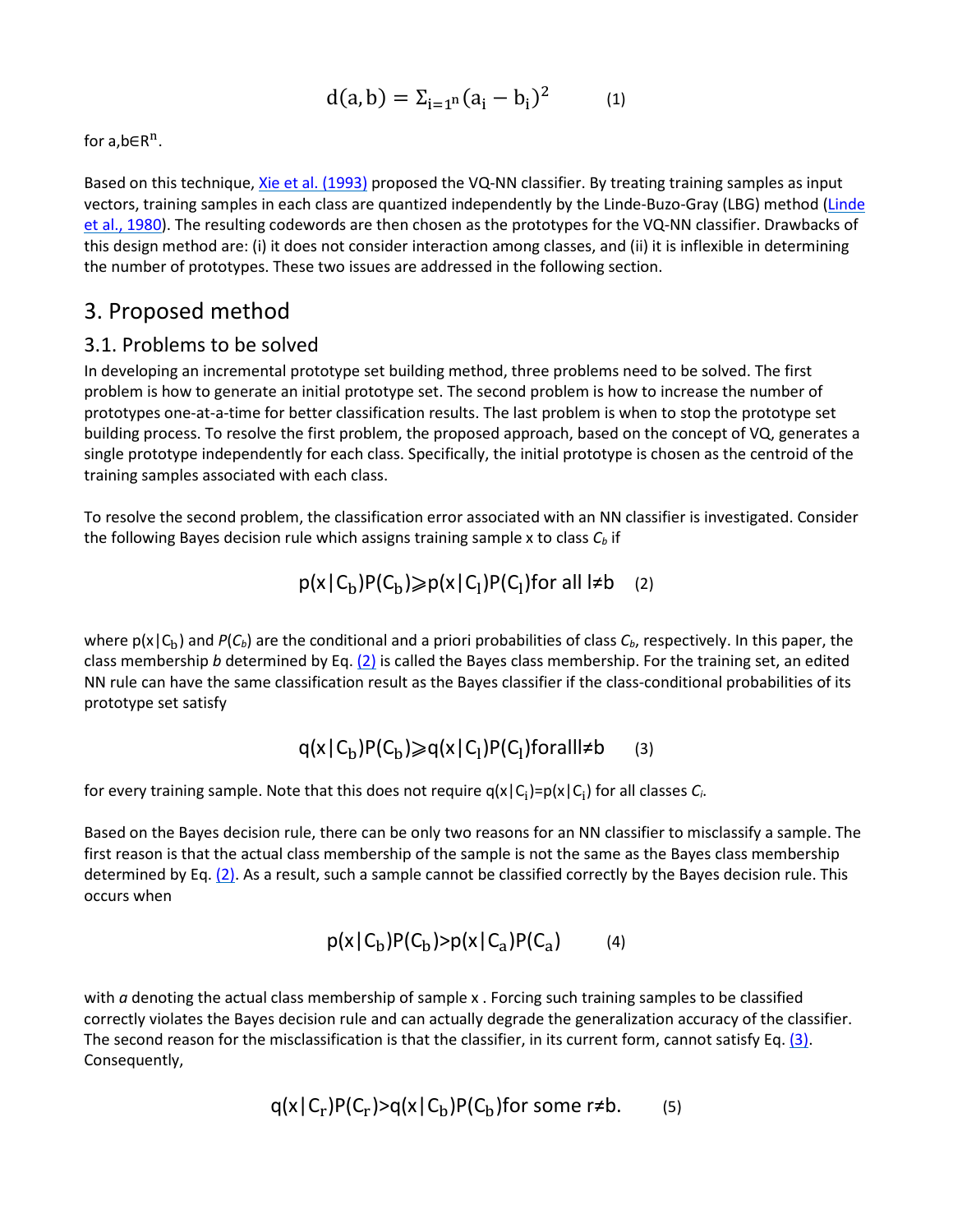For convenience, these two types of errors are referred to as the Bayes and classifier errors, respectively, in the remaining part of the paper.

#### 3.2. Procedure for incremental prototype set building

One of the fundamental requirements for an acceptable classifier is reduction of the classifier error to the extent possible. By assuming that a number of prototypes have already been found for the classification problem, the proposed approach uses the following procedure to resolve the problem of incremental prototype set building.

- (1) With wi,<sup>j</sup> denoting the *j*th prototype of the *i*th class, perform clustering independently for each class of the training set by assigning every training sample to the nearest prototype of the same class.
- (2) Compute the number of *i*th class training samples whose closest *i*th class prototype is wi,j. Denote this number as *Ri*,*<sup>j</sup>*.
- (3) Use the NN decision rule to classify the training set by associating every sample to its nearest prototype regardless of the class distinction.
- (4) Compute the number of *i*th class training samples whose closest prototype is wi,j. Denote this number as *Qi*,*<sup>j</sup>*.
- (5) Denote the difference between  $R_{i,j}$  and  $Q_{i,j}$  as  $E_{i,j}$ , i.e.,  $E_{I,j} = R_{I,j} Q_{I,j}$
- (6) Denote the prototype that has the largest value of *Ei*,*<sup>j</sup>* as w∗ and find the training samples that were assigned to w∗ in the clustering process. These training samples are then divided into two clusters by using the LBG method.
- (7) Increase the number of prototypes by one by replacing w∗ with the two newly generated cluster centers.

The rationale behind this procedure is explained as follows. To correctly classify a training sample, this sample and its nearest prototype should belong to the same class. In contrast, a nonzero *Ei*,*<sup>j</sup>* indicates that some of the *i*th class training samples that were assigned to w<sub>i,j</sub> in the clustering process of step 1 were "taken away" in the classification process of step 3 by a prototype that has a different class membership. Apparently, for each of these incorrectly classified samples, there exists at least one *r* that satisfies the following inequality

$$
q(x|C_r)P(C_r) > q(x|C_a)P(C_a). \qquad (7)
$$

To correctly classify these samples, a possible solution is to make the corresponding  $q(x|C_a)$  larger. As shown by [Lofsgaarden and Quesenbery \(1965\),](https://www.sciencedirect.com/science/article/pii/S016786550400025X?via%3Dihub#BIB9) with *N* observations of a random variable , the estimate of the probability density function p(X) is inversely proportional to V(K,N,X), which is the smallest hypervolume that encloses all the points at least as near to X as the *K*th nearest neighbor of X. Hence, step 6 of the procedure splits the cluster that has the largest *Ei*,*<sup>j</sup>* (and thus has the largest number of incorrectly classified training samples among all clusters) into two sub-clusters. This step can reduce the distances between these incorrectly classified samples and their cluster centers and thus reduces the corresponding  $V(K,N,X)$ . As a result, the corresponding  $q(x|C_a)$  is made larger and the new cluster centers can recover these samples, which were incorrectly "taken away" by a prototype that has a different class membership.

After increasing  $q(x|C_a)$  for the training samples of the cluster that has the largest  $E_{i,j}$ , the class membership property of some of the samples may change from Eq. [\(7\)](https://www.sciencedirect.com/science/article/pii/S016786550400025X?via%3Dihub#FD3) to

$$
q(x | C_a)P(C_a) > q(x | C_1)P(C_1) \text{ for all } l \neq a. \quad (8)
$$

The classification accuracy for the training set can thus be improved.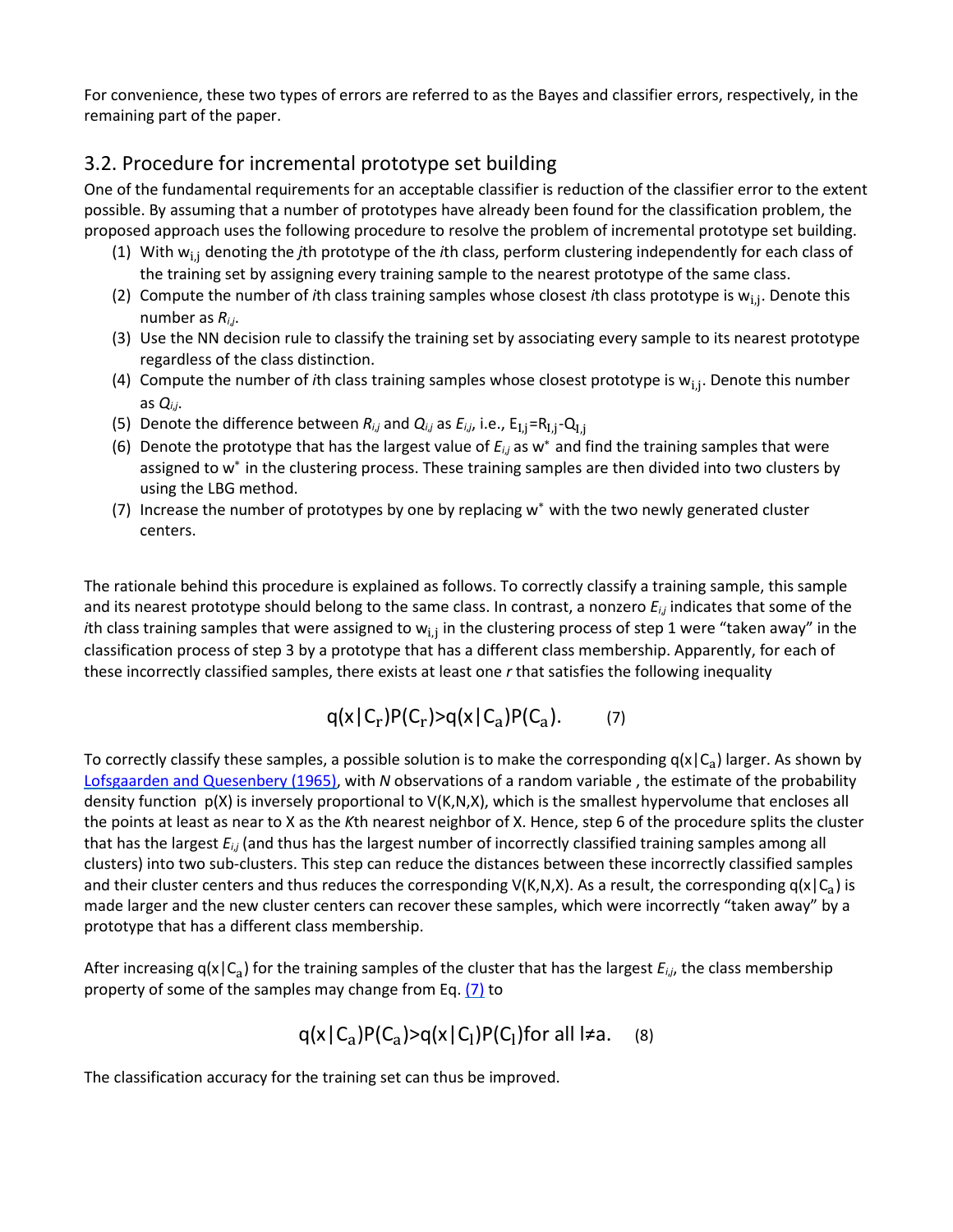A potential problem of this cluster splitting technique may occur in dealing with any sample that has different actual and Bayes class memberships. For these samples, based on Eq[. \(2\),](https://www.sciencedirect.com/science/article/pii/S016786550400025X?via%3Dihub#FD1)

$$
p(x | C_b)P(C_b) > p(x | C_a)P(C_a)
$$
 (9)

and therefore for such a sample, the classifier should have

$$
q(x|C_b)P(C_b) > q(x|C_a)P(C_a). \qquad (10)
$$

However, this contradicts Eq. [\(8\)](https://www.sciencedirect.com/science/article/pii/S016786550400025X?via%3Dihub#FD4) for samples that have different actual and Bayes class memberships. To avoid such a problem, one might suggest that the classifier satisfy Eq.  $(3)$  instead of Eq.  $(8)$ , but this is not possible since the Bayes class membership for the training set is typically unknown.

The problem with Eq.  $(8)$  occurs because the proposed approach will not only reduce the classifier error but also the Bayes error. As a result, the generalization accuracy of the classifier can thus be degraded. Such a phenomenon is very similar to the overfitting problem encountered with neural networks. To resolve this difficulty, the early stopping method, which is often used in neural network training, is employed [\(Haykin, 1999\)](https://www.sciencedirect.com/science/article/pii/S016786550400025X?via%3Dihub#BIB6). To apply the early stopping method, samples are first divided into training and validation sets. The classifier is then designed by minimizing the classification error associated with the training set. To prevent overfitting, the classification error associated with the validation set is also monitored. The training process is terminated when the classification error of the validation set fails to improve for a prespecified number of iterations.

#### 3.3. Approach with early stopping technique

With the early stopping technique, the proposed approach can be summarized as follows:

- (1) Divide samples with known actual class membership into training and validation sets.
- (2) Let w<sub>i.1</sub> be the centroid of the training samples of the *i*th class. This generates an initial prototype for each class. As such, each class generates a single cluster in the beginning of the training process.
- (3) Compute *Ei*,*<sup>j</sup>*, i.e., the number of incorrectly classified samples associated with the *j*th cluster of class *i*.
- (4) Find the largest *Ei*,*<sup>j</sup>* and the corresponding cluster center w∗.
- (5) Apply the LBG method to divide the samples that were assigned to w∗ in the clustering process into two sub-clusters.
- (6) Increase the number of prototypes by one by replacing w∗ with the two cluster centers generated in the previous step.
- (7) With the updated prototype set, compute the classification error for the validation set.
- (8) Terminate the prototype set building process if the classification error for the validation set fails to improve for a prespecified number of iterations. Otherwise, this process continues from (3).

Finally, the early stopping method provides an answer for the third problem in that it provides a mechanism to automatically terminate the incremental prototype set building process.

#### 4. Experimental results

Experimental results given by [Xie et al. \(1993\)](https://www.sciencedirect.com/science/article/pii/S016786550400025X?via%3Dihub#BIB10) have shown that the VQ-NN classifier outperforms several traditional NN classifier design methods, including the CNN (condensed nearest neighbor; [Hart, 1968\)](https://www.sciencedirect.com/science/article/pii/S016786550400025X?via%3Dihub#BIB5), the RNN (reduced nearest neighbor[; Gates, 1972\)](https://www.sciencedirect.com/science/article/pii/S016786550400025X?via%3Dihub#BIB3) and the ENN (edited nearest neighbor[; Devijver and Kittler, 1980\)](https://www.sciencedirect.com/science/article/pii/S016786550400025X?via%3Dihub#BIB2) in terms of both the prototype reduction rate and the classification accuracy. Therefore, one of the goals here is to compare the proposed approach with the VQ-NN in solving several benchmark problems. Due to the adaptive nature of its prototype generation, the proposed method will be referred to as the *AVQ-NN method* hereafter.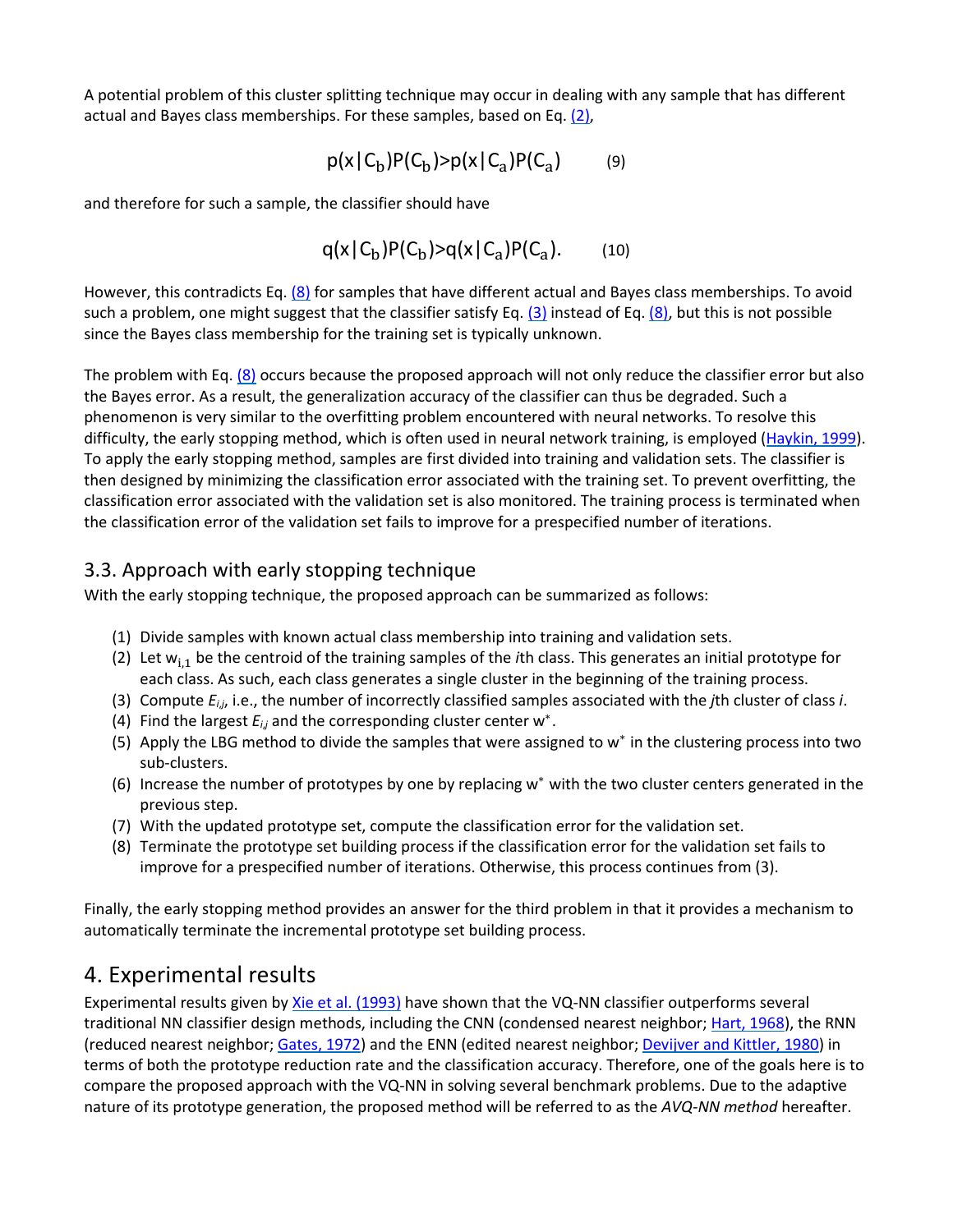With the unedited training set, the uncondensed nearest neighbor (UNN) rule and the well-known CNN method were also implemented. In testing these methods, a 10-fold cross-validation process was used. In the results below, the average number of prototypes and the average validation accuracy are reported, where the validation accuracy is defined as the percentage of the correctly classified samples in the validation set.

#### 4.1. Smaller data sets

This subsection considers test data sets with a relatively small number of samples:

- (1) Wisconsin breast cancer data: This database was obtained from the UCI repository of Machine Learning Databases and Domain Theories. It includes 699 samples, each of which has nine features of a breast tumor. The output indicates whether the tumor was benign or malignant. After testing 34 classification methods, the best 10-fold cross-validation classification accuracy obtained by the Statlog project [\(Hichie](https://www.sciencedirect.com/science/article/pii/S016786550400025X?via%3Dihub#BIB7)  [et al., 1994\)](https://www.sciencedirect.com/science/article/pii/S016786550400025X?via%3Dihub#BIB7) is 97.2% [\(www.phys.uni.torun.pl/kmk/projects/datasets.html\)](http://www.phys.uni.torun.pl/kmk/projects/datasets.html).
- (2) Australian credit card data: The goal of this data set, used by the Statlog project, was to assess applications for credit cards based on 14 attributes and involves 690 samples in total. After solving this problem with 27 classification methods, the best 10-fold cross-validation classification accuracy obtained by the Statlog project is 86.9% [\(www.phys.uni.torun.pl/kmk/projects/datasets-stat.html\)](http://www.phys.uni.torun.pl/kmk/projects/datasets-stat.html).
- (3) Diabetic data: Based on eight features, the objective of this problem is to determine whether a person is diabetic. This problem includes 768 examples. The data set was also obtained from the UCI repository. After testing 25 classification methods, the best 10-fold cross-validation classification accuracy obtained by the Statlog project is 77.7% [\(www.phys.uni.torun.pl/kmk/projects/datasets.html\)](http://www.phys.uni.torun.pl/kmk/projects/datasets.html).

In developing the VQ-NN classifier for each of these three problems, the number of prototypes was increased by a factor of 2 gradually from 2 to 128. The number of prototypes yielding the smallest validation error was then selected. In addition, in solving these three problems the early stopping technique terminated the AVQ-NN method when the classification error for a validation set failed to improve for 10 iterations.

The classification results for the three problems are summarized in [Table 1,](https://www.sciencedirect.com/science/article/pii/S016786550400025X?via%3Dihub#TBL1) [Table 2,](https://www.sciencedirect.com/science/article/pii/S016786550400025X?via%3Dihub#TBL2) [Table 3,](https://www.sciencedirect.com/science/article/pii/S016786550400025X?via%3Dihub#TBL3) respectively, and demonstrate the accuracy of the proposed AVQ-NN approach. The VQ-NN method has the second lowest classification error, followed by the CNN and finally the UNN methods. For all three problems, the AVQ-NN method yields lower classification errors than the best results obtained by the Statlog project, which comprehensively tested many different classification methods, including a back-propagation (BP) method, a learning vector quantization (LVQ) classifier, a support vector machine (SVM) method as well as a radial basis function (RBF) neural classifier.

**Table 1**. Summary of the classification result for the Wisconsin breast cancer problem (best Statlog project validation accuracy: 97.2%)

| <b>Method</b> | Accuracy (%) | <b>Number of prototypes</b> |
|---------------|--------------|-----------------------------|
| UNN           | 95.7         | 629                         |
| CNN           | 96.3         | 27.3                        |
| VQ-NN         | 96.3         | 2                           |
| AVQ-NN        | 97.7         | 4.7                         |

**Table 2.** Summary of the classification result for the Australian credit card problem (best Statlog project validation accuracy: 86.9%)

|            |      | Method   Accuracy $(\%)$   Number of prototypes |
|------------|------|-------------------------------------------------|
| <b>UNN</b> | 79.4 | 621                                             |
| <b>CNN</b> | 83.4 | 72.5                                            |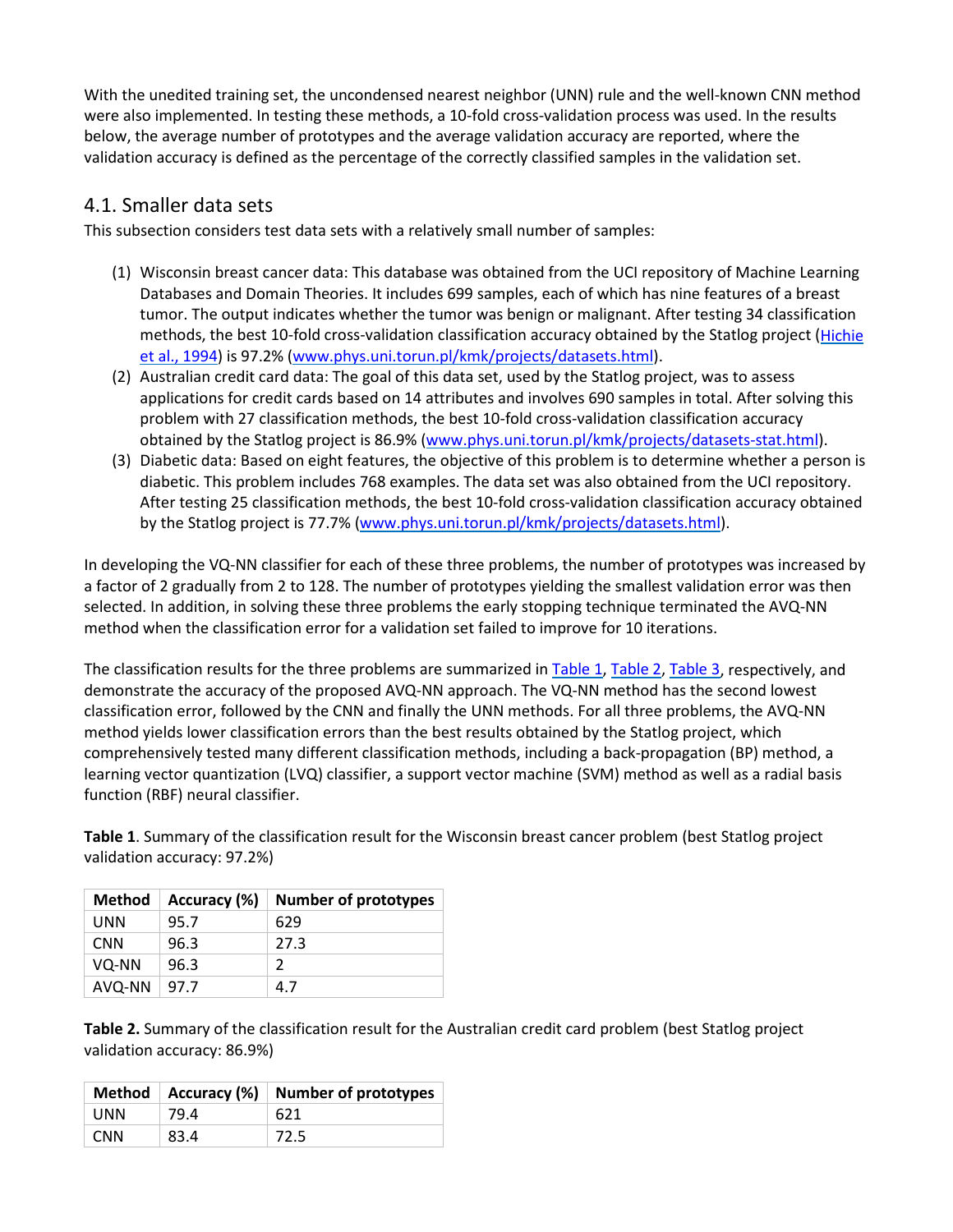| VQ-NN           | 86.4 |  |
|-----------------|------|--|
| $AVQ-NN$   88.8 |      |  |

**Table 3.** Summary of the classification result for the diabetes problem (best Statlog project validation accuracy: 77.7%)

| <b>Method</b> | Accuracy (%) | <b>Number of prototypes</b> |
|---------------|--------------|-----------------------------|
| UNN           | 69.3         | 691                         |
| CNN           | 72.7         | 114.9                       |
| VQ-NN         | 73.8         | 4                           |
| AVQ-NN        | 78.0         | 6.4                         |

The results shown in the tables also demonstrate the potential of the VQ technique in finding an efficient set of prototypes to represent training samples. Specifically, the prototype numbers associated with the two VQ-based methods are significantly smaller than those required by the CNN and UNN methods. The VQ-NN method has the least number of prototypes in two of the three tested problems. However, under the limitation of at most 128 prototypes, the VQ-NN method cannot find a better classification result by using more prototypes for these problems. For the diabetes problem, with 8, 16, and 32 prototypes, the classification accuracy of the VQ-NN method is 72.0%, 70.0% and 68.5%, respectively. In contrast to the inflexible prototype expansion procedure of the VQ-NN, the AVQ-NN method increases the prototypes one-at-a-time, and is therefore able to find better classification results with a few more prototypes.

#### 4.2. Larger data sets

In this subsection, two examples with a relatively large number of training samples are considered.

- (4) Phoneme data: This data set is adapted from the ELENA project. (The databases used by this project and a technical report describing them are available via anonymous ftp at ftp.dice.ucl.ac.be in the directory pub/neural-nets/ELENA/databases.) The aim of this problem is to distinguish between nasal (3818 samples) and oral (1586 samples) vowels. Each sample is represented as a five-dimensional vector.
- (5) Kr-vs-Kp data: This chess endgame database was also obtained from the UCI repository. This problem consists of two classes, which contain 1669 and 1527 samples, respectively. The dimension of the feature vector is 36.

Given the larger size of the training sets, the maximum allowable number of prototypes for the VQ-NN method was set at 1024. As shown in [Table 4,](https://www.sciencedirect.com/science/article/pii/S016786550400025X?via%3Dihub#TBL4) unlike the previous three examples, the two VQ based methods fail to provide better classification accuracy than the UNN and CNN methods in dealing with the Phoneme problem. The question then is why the proposed approach fails to outperform the UNN and the CNN methods in this problem.

| <b>Method</b> | Accuracy (%) | <b>Number of prototypes</b> |
|---------------|--------------|-----------------------------|
| UNN           | 90.5         | 4864                        |
| <b>CNN</b>    | 86.1         | 545                         |
| VQ-NN         | 81.0         | 128                         |
| AVQ-NN        | 85.4         | 199                         |

**Table 4.** Summary of the classification result for the Phoneme problem

The goal of a VQ method is to represent a large number of samples with a relatively small number of prototypes. This goal is easy to achieve if the samples are concentrated in a few clusters. However, if the samples are distributed in a large number of disjointed regions far apart from one another, then the number of prototypes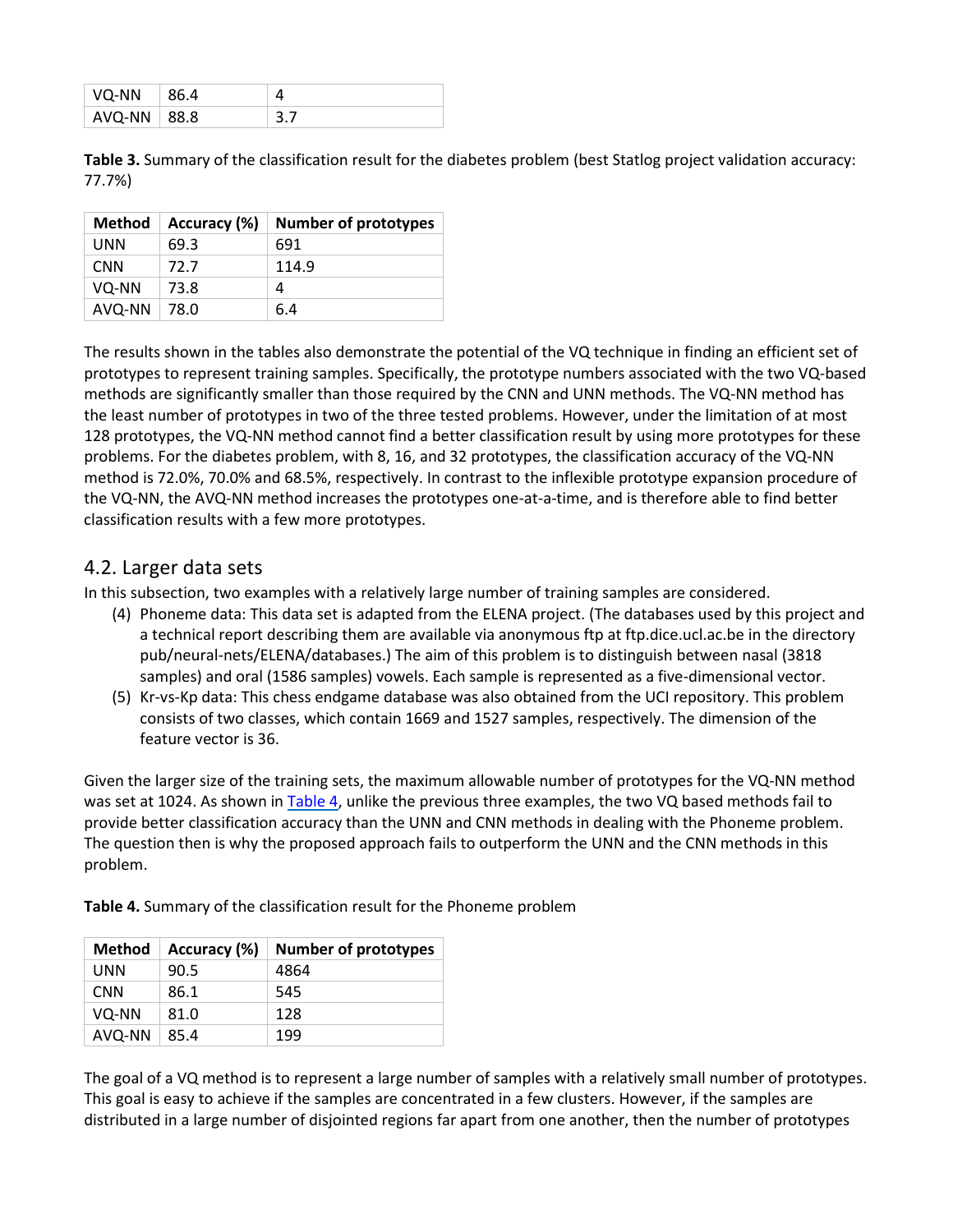required to achieve a sufficiently small level of distortion may become very large. The two VQ-based methods fail to achieve better classification accuracy than the UNN method in this problem since the vowels of the training set were taken from 1809 isolated syllables. As a result, in the five-dimensional feature, it is very likely that these 5404 samples of the Phoneme data set are distributed in a large number of disjointed clusters. Nevertheless, compared with the VQ-NN method, the proposed approach still provides better classification accuracy and its prototype requirement is also much less than those of the UNN and CNN methods.

Finally, the results for the Kr-vs-Kp problem, whose training set is of comparable size as that of the Phoneme problem, are summarized in [Table 5.](https://www.sciencedirect.com/science/article/pii/S016786550400025X?via%3Dihub#TBL5) In similarity to the results shown in the first three tables, the two VQ-based methods again provide better classification accuracy with smaller number of prototypes. In addition, the AVQ-NN method outperforms the VQ-NN method since it reduces the number of prototypes by more than 38% and provides slightly better classification accuracy.

**Table 5.** Summary of the classification result for the Kr-vs-Kp problem

| <b>Method</b> | Accuracy (%) | <b>Number of prototypes</b> |
|---------------|--------------|-----------------------------|
| <b>UNN</b>    | 90.3         | 2876                        |
| <b>CNN</b>    | 87.2         | 282                         |
| VQ-NN         | 94.0         | 256                         |
| AVQ-NN        | 94.6         | 157                         |

#### 5. Conclusions

Based on the concept of vector quantization, this paper proposes a prototype set building technique for the design of a NN classifier. In addition to the application of the VQ technique, a distinct feature of the proposed approach is that the approach expands the prototype set on a one-at-a-time basis with an error-guided procedure.

The effectiveness of the method was tested using five data sets. The results shows that the proposed approach can achieve high classification accuracy with a relatively small number of prototypes. To fully investigate the potential of the method, more comprehensive experiments can be performed. In addition, the approach can be compared with other nonparametric classifiers such as neural networks. Another possible future direction is to investigate the sensitivity of the proposed method to the training set size.

#### Acknowledgements

This research was supported in part by National Science Council of Republic of China under grant number NSC 89-2212-E110-020.

#### References

[Chidananda Gowda and Krishna, 1979](https://www.sciencedirect.com/science/article/pii/S016786550400025X?via%3Dihub#bBIB1) K. Chidananda Gowda, G. Krishna **The condensed nearest neighbor rule using the concept of mutual nearest neighborhood** IEEE Trans. Inform. Theory, 25 (1979), pp. 488-490 [Devijver and Kittler, 1980](https://www.sciencedirect.com/science/article/pii/S016786550400025X?via%3Dihub#bBIB2) P.A. Devijver, J. Kittler **On the edited nearest neighbor rule** Proc. 5th Internat. Conf.

Pattern Recognition (1980), pp. 72-80

[Gates, 1972](https://www.sciencedirect.com/science/article/pii/S016786550400025X?via%3Dihub#bBIB3) G.W. Gates **The reduced nearest neighbor rule** IEEE Trans. Inform. Theory, 8 (1972), pp. 431-433 [Gray, 1984](https://www.sciencedirect.com/science/article/pii/S016786550400025X?via%3Dihub#bBIB4) R.M. Gray **Vector quantization** IEEE ASSP Mag., 1 (1984), pp. 4-29

[Hart, 1968](https://www.sciencedirect.com/science/article/pii/S016786550400025X?via%3Dihub#bBIB5) P.E. Hart **The condensed nearest neighbor rule** IEEE Trans. Inform. Theory, 4 (1968), pp. 515-516 [Haykin, 1999](https://www.sciencedirect.com/science/article/pii/S016786550400025X?via%3Dihub#bBIB6) S. Haykin **Neural Networks: A Comprehensive Foundation** Prentice Hall, New Jersey (1999) pp. 215–217

[Hichie et al., 1994](https://www.sciencedirect.com/science/article/pii/S016786550400025X?via%3Dihub#bBIB7) D. Hichie, D.J. Spiegelhalter, C.C. Taylor **Machine Learning, Neural and Statistical Classification** Ellis Horwood, New York (1994)